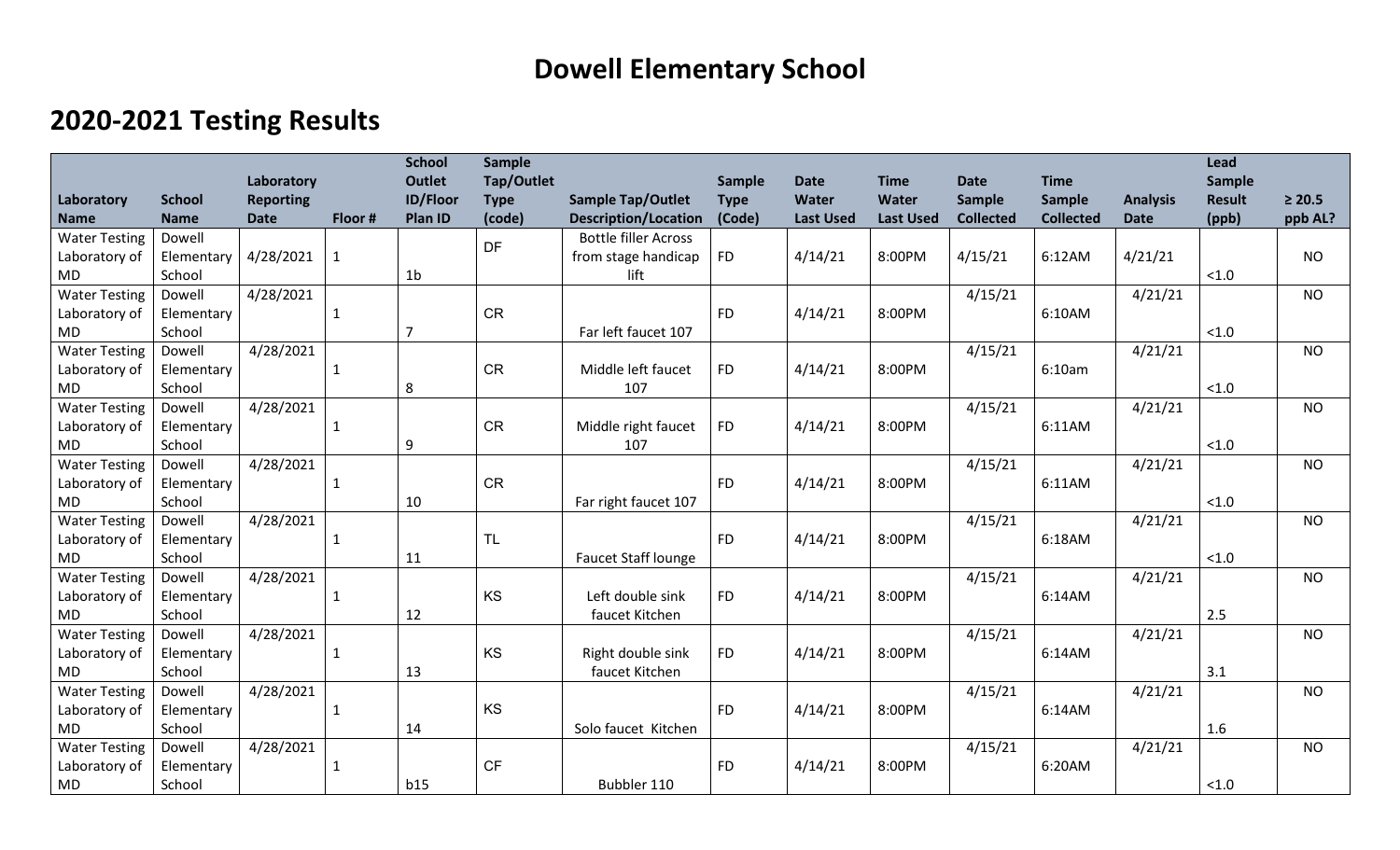| <b>Water Testing</b> | Dowell     | 4/28/2021 |                |     |           |             |           |         |        | 4/15/21 |        | 4/21/21 |          | <b>NO</b> |
|----------------------|------------|-----------|----------------|-----|-----------|-------------|-----------|---------|--------|---------|--------|---------|----------|-----------|
| Laboratory of        | Elementary |           | -1             |     | <b>CS</b> |             | <b>FD</b> | 4/14/21 | 8:00PM |         | 6:20AM |         |          |           |
| MD                   | School     |           |                | 16  |           | Faucet 110  |           |         |        |         |        |         | $<1.0$   |           |
| <b>Water Testing</b> | Dowell     | 4/28/2021 |                |     |           |             |           |         |        | 4/15/21 |        | 4/21/21 |          | <b>NO</b> |
| Laboratory of        | Elementary |           | 1              |     | <b>CF</b> |             | <b>FD</b> | 4/14/21 | 8:00PM |         | 6:22AM |         |          |           |
| <b>MD</b>            | School     |           |                | b17 |           | Bubbler 112 |           |         |        |         |        |         | $<1.0$   |           |
| <b>Water Testing</b> | Dowell     | 4/28/2021 |                |     |           |             |           |         |        | 4/15/21 |        | 4/21/21 |          | <b>NO</b> |
| Laboratory of        | Elementary |           | $\overline{2}$ |     | <b>CS</b> |             | <b>FD</b> | 4/14/21 | 8:00PM |         | 6:22AM |         |          |           |
| MD                   | School     |           |                | 18  |           | Faucet 112  |           |         |        |         |        |         | < 1.0    |           |
| <b>Water Testing</b> | Dowell     | 4/28/2021 |                |     |           |             |           |         |        | 4/15/21 |        | 4/21/21 |          | <b>NO</b> |
| Laboratory of        | Elementary |           | $\overline{2}$ |     | <b>CF</b> |             | <b>FD</b> | 4/14/21 | 8:00PM |         | 6:23AM |         |          |           |
| MD                   | School     |           |                | b19 |           | Bubbler 113 |           |         |        |         |        |         | < 1.0    |           |
| <b>Water Testing</b> | Dowell     | 4/28/2021 |                |     |           |             |           |         |        | 4/15/21 |        | 4/21/21 |          | <b>NO</b> |
| Laboratory of        | Elementary |           | 1              |     | <b>CS</b> |             | <b>FD</b> | 4/14/21 | 8:00PM |         | 6:23AM |         |          |           |
| MD                   | School     |           |                | 20  |           | Faucet 113  |           |         |        |         |        |         | < 1.0    |           |
| <b>Water Testing</b> | Dowell     | 4/28/2021 |                |     |           |             |           |         |        | 4/15/21 |        | 4/21/21 |          | <b>NO</b> |
| Laboratory of        | Elementary |           | 1              |     | <b>CF</b> |             | <b>FD</b> | 4/14/21 | 8:00PM |         | 6:25AM |         |          |           |
| <b>MD</b>            | School     |           |                | b21 |           | Bubbler 114 |           |         |        |         |        |         | < 1.0    |           |
| <b>Water Testing</b> | Dowell     | 4/28/2021 |                |     |           |             |           |         |        | 4/15/21 |        | 4/21/21 |          | <b>NO</b> |
| Laboratory of        | Elementary |           | -1             |     | <b>CS</b> |             | <b>FD</b> | 4/14/21 | 8:00PM |         | 6:25AM |         |          |           |
| <b>MD</b>            | School     |           |                | 22  |           | Faucet 114  |           |         |        |         |        |         | $<1.0$   |           |
| <b>Water Testing</b> | Dowell     | 4/28/2021 |                |     |           |             |           |         |        | 4/15/21 |        | 4/21/21 |          | <b>NO</b> |
| Laboratory of        | Elementary |           | 1              |     | <b>CF</b> |             | <b>FD</b> | 4/14/21 | 8:00PM |         | 6:27AM |         |          |           |
| MD.                  | School     |           |                | b23 |           | Bubbler 111 |           |         |        |         |        |         | < 1.0    |           |
| <b>Water Testing</b> | Dowell     | 4/28/2021 |                |     |           |             |           |         |        | 4/15/21 |        | 4/21/21 |          | <b>NO</b> |
| Laboratory of        | Elementary |           | 1              |     | <b>CS</b> |             | <b>FD</b> | 4/14/21 | 8:00PM |         | 6:27AM |         |          |           |
| MD                   | School     |           |                | 24  |           | Faucet 111  |           |         |        |         |        |         | $<1.0$   |           |
| <b>Water Testing</b> | Dowell     | 4/28/2021 |                |     |           |             |           |         |        | 4/15/21 |        | 4/21/21 |          | <b>NO</b> |
| Laboratory of        | Elementary |           | 1              |     | <b>CF</b> |             | <b>FD</b> | 4/14/21 | 8:00PM |         | 6:29AM |         |          |           |
| MD                   | School     |           |                | b25 |           | Bubbler 115 |           |         |        |         |        |         | $<1.0$   |           |
| <b>Water Testing</b> | Dowell     | 4/28/2021 |                |     |           |             |           |         |        | 4/15/21 |        | 4/21/21 |          | <b>NO</b> |
| Laboratory of        | Elementary |           |                |     | <b>CS</b> |             | <b>FD</b> | 4/14/21 | 8:00PM |         | 6:29AM |         |          |           |
| MD                   | School     |           |                | 26  |           | Faucet 115  |           |         |        |         |        |         | < 1.0    |           |
| <b>Water Testing</b> | Dowell     | 4/28/2021 |                |     |           |             |           |         |        | 4/15/21 |        | 4/21/21 |          | <b>NO</b> |
| Laboratory of        | Elementary |           | $\mathbf{1}$   |     | <b>CF</b> |             | <b>FD</b> | 4/14/21 | 8:00PM |         | 6:30AM |         |          |           |
| <b>MD</b>            | School     |           |                | b27 |           | Bubbler 116 |           |         |        |         |        |         | $<1.0\,$ |           |
| <b>Water Testing</b> | Dowell     | 4/28/2021 |                |     |           |             |           |         |        | 4/15/21 |        | 4/21/21 |          | <b>NO</b> |
| Laboratory of        | Elementary |           | $\mathbf{1}$   |     | CS        |             | <b>FD</b> | 4/14/21 | 8:00PM |         | 6:30AM |         |          |           |
| MD                   | School     |           |                | 28  |           | Faucet 116  |           |         |        |         |        |         | < 1.0    |           |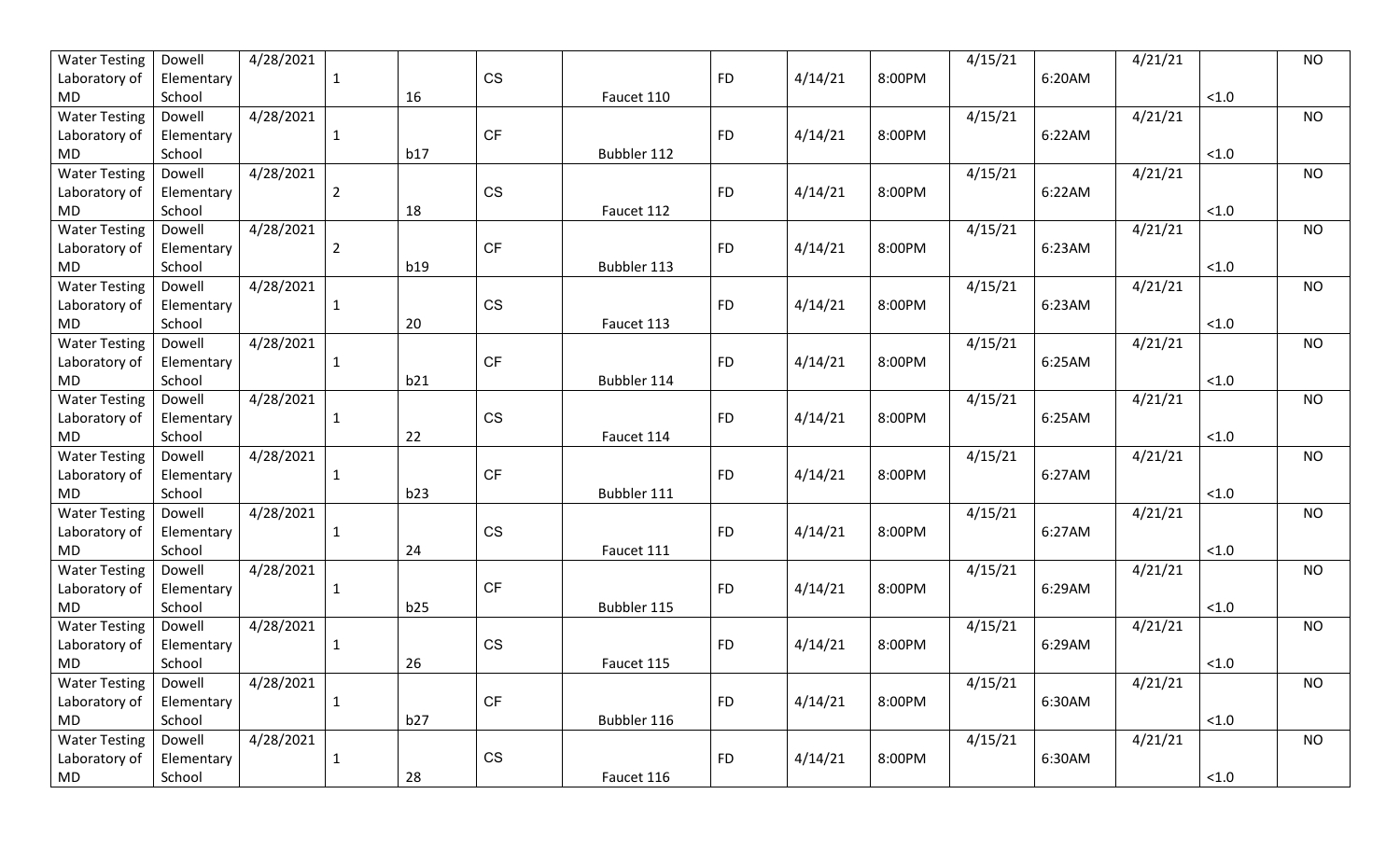| <b>Water Testing</b> | Dowell     | 4/28/2021 |              |     |           |                |           |         |        | 4/15/21 |        | 4/21/21 |          | <b>NO</b> |
|----------------------|------------|-----------|--------------|-----|-----------|----------------|-----------|---------|--------|---------|--------|---------|----------|-----------|
| Laboratory of        | Elementary |           | -1           |     | <b>CF</b> |                | <b>FD</b> | 4/14/21 | 8:00PM |         | 6:31AM |         |          |           |
| MD                   | School     |           |              | b29 |           | Bubbler 117    |           |         |        |         |        |         | $<1.0$   |           |
| <b>Water Testing</b> | Dowell     | 4/28/2021 |              |     |           |                |           |         |        | 4/15/21 |        | 4/21/21 |          | <b>NO</b> |
| Laboratory of        | Elementary |           | 1            |     | <b>CS</b> |                | <b>FD</b> | 4/14/21 | 8:00PM |         | 6:31AM |         |          |           |
| MD                   | School     |           |              | 30  |           | Faucet 117     |           |         |        |         |        |         | $<1.0$   |           |
| <b>Water Testing</b> | Dowell     | 4/28/2021 |              |     |           |                |           |         |        | 4/15/21 |        | 4/21/21 |          | <b>NO</b> |
| Laboratory of        | Elementary |           | -1           |     | <b>CF</b> |                | <b>FD</b> | 4/14/21 | 8:00PM |         | 6:32AM |         |          |           |
| MD                   | School     |           |              | b31 |           | Bubbler 118    |           |         |        |         |        |         | $<1.0$   |           |
| <b>Water Testing</b> | Dowell     | 4/28/2021 |              |     |           |                |           |         |        | 4/15/21 |        | 4/21/21 |          | <b>NO</b> |
| Laboratory of        | Elementary |           | $\mathbf{1}$ |     | <b>CS</b> |                | <b>FD</b> | 4/14/21 | 8:00PM |         | 6:32AM |         |          |           |
| MD                   | School     |           |              | 32  |           | Faucet 118     |           |         |        |         |        |         | < 1.0    |           |
| <b>Water Testing</b> | Dowell     | 4/28/2021 |              |     |           |                |           |         |        | 4/15/21 |        | 4/21/21 |          | <b>NO</b> |
| Laboratory of        | Elementary |           | 1            |     | <b>CF</b> |                | <b>FD</b> | 4/14/21 | 8:00PM |         | 6:34AM |         |          |           |
| MD                   | School     |           |              | b33 |           | Bubbler 120    |           |         |        |         |        |         | < 1.0    |           |
| <b>Water Testing</b> | Dowell     | 4/28/2021 |              |     |           |                |           |         |        | 4/15/21 |        | 4/21/21 |          | <b>NO</b> |
| Laboratory of        | Elementary |           | -1           |     | <b>CS</b> |                | <b>FD</b> | 4/14/21 | 8:00PM |         | 6:34AM |         |          |           |
| MD                   | School     |           |              | 34  |           | Faucet 120     |           |         |        |         |        |         | < 1.0    |           |
| <b>Water Testing</b> | Dowell     | 4/28/2021 |              |     |           |                |           |         |        | 4/15/21 |        | 4/21/21 |          | <b>NO</b> |
| Laboratory of        | Elementary |           | 1            |     | <b>CF</b> |                | <b>FD</b> | 4/14/21 | 8:00PM |         | 6:36AM |         |          |           |
| <b>MD</b>            | School     |           |              | b35 |           | Bubbler 119    |           |         |        |         |        |         | 2.9      |           |
| <b>Water Testing</b> | Dowell     | 4/28/2021 |              |     |           |                |           |         |        | 4/15/21 |        | 4/21/21 |          | <b>NO</b> |
| Laboratory of        | Elementary |           | 1            |     | <b>CS</b> |                | <b>FD</b> | 4/14/21 | 8:00PM |         | 6:36AM |         |          |           |
| MD                   | School     |           |              | 36  |           | Faucet 119     |           |         |        |         |        |         | < 1.0    |           |
| <b>Water Testing</b> | Dowell     | 4/28/2021 |              |     |           |                |           |         |        | 4/15/21 |        | 4/21/21 |          | <b>NO</b> |
| Laboratory of        | Elementary |           | $\mathbf{1}$ |     | <b>CR</b> | Faucet between | <b>FD</b> | 4/14/21 | 8:00PM |         | 6:28AM |         |          |           |
| MD                   | School     |           |              | 37  |           | 112113114      |           |         |        |         |        |         | $<1.0$   |           |
| <b>Water Testing</b> | Dowell     | 4/28/2021 |              |     |           |                |           |         |        | 4/15/21 |        | 4/21/21 |          | <b>NO</b> |
| Laboratory of        | Elementary |           | 1            |     | <b>CR</b> | Faucet between | <b>FD</b> | 4/14/21 | 8:00PM |         | 6:37AM |         |          |           |
| MD                   | School     |           |              | 38  |           | 116117         |           |         |        |         |        |         | $<1.0$   |           |
| <b>Water Testing</b> | Dowell     | 4/28/2021 |              |     |           |                |           |         |        | 4/15/21 |        | 4/21/21 |          | <b>NO</b> |
| Laboratory of        | Elementary |           |              |     | <b>CR</b> |                | <b>FD</b> | 4/14/21 | 8:00PM |         | 6:10AM |         |          |           |
| MD                   | School     |           |              | 40  |           | Faucet 121     |           |         |        |         |        |         | < 1.0    |           |
| <b>Water Testing</b> | Dowell     | 4/28/2021 |              |     |           |                |           |         |        | 4/15/21 |        | 4/21/21 |          | <b>NO</b> |
| Laboratory of        | Elementary |           | 1            |     | <b>CF</b> |                | <b>FD</b> | 4/14/21 | 8:00PM |         | 6:12AM |         |          |           |
| <b>MD</b>            | School     |           |              | b41 |           | Bubbler 123    |           |         |        |         |        |         | $<1.0\,$ |           |
| <b>Water Testing</b> | Dowell     | 4/28/2021 |              |     |           |                |           |         |        | 4/15/21 |        | 4/21/21 |          | <b>NO</b> |
| Laboratory of        | Elementary |           | $\mathbf{1}$ |     | CS        |                | <b>FD</b> | 4/14/21 | 8:00PM |         | 6:12AM |         |          |           |
| MD                   | School     |           |              | 42  |           | Faucet 123     |           |         |        |         |        |         | < 1.0    |           |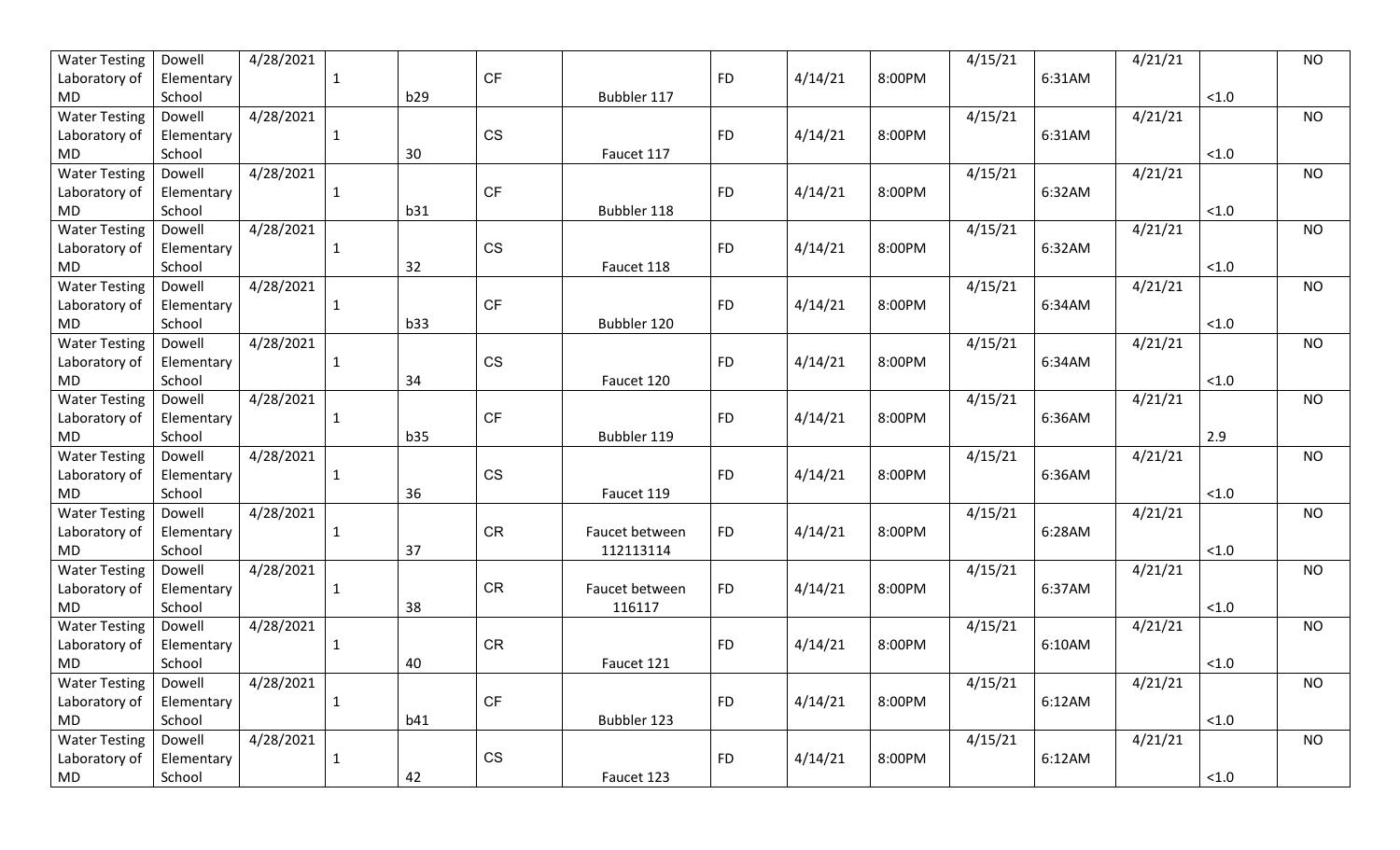| <b>Water Testing</b> | Dowell     | 4/28/2021 |                |            |           |                |           |         |        | 4/15/21 |        | 4/21/21 |          | <b>NO</b> |
|----------------------|------------|-----------|----------------|------------|-----------|----------------|-----------|---------|--------|---------|--------|---------|----------|-----------|
| Laboratory of        | Elementary |           | -1             |            | <b>CF</b> |                | <b>FD</b> | 4/14/21 | 8:00PM |         | 6:14AM |         |          |           |
| MD                   | School     |           |                | b43        |           | Bubbler 122    |           |         |        |         |        |         | $<1.0$   |           |
| <b>Water Testing</b> | Dowell     | 4/28/2021 |                |            |           |                |           |         |        | 4/15/21 |        | 4/21/21 |          | <b>NO</b> |
| Laboratory of        | Elementary |           | 1              |            | <b>CS</b> |                | <b>FD</b> | 4/14/21 | 8:00PM |         | 6:14AM |         |          |           |
| MD                   | School     |           |                | 44         |           | Faucet 122     |           |         |        |         |        |         | $<1.0$   |           |
| <b>Water Testing</b> | Dowell     | 4/28/2021 |                |            |           |                |           |         |        | 4/15/21 |        | 4/21/21 |          | <b>NO</b> |
| Laboratory of        | Elementary |           | -1             |            | <b>CF</b> |                | <b>FD</b> | 4/14/21 | 8:00PM |         | 6:17AM |         |          |           |
| MD                   | School     |           |                | b45        |           | Bubbler 124    |           |         |        |         |        |         | < 1.0    |           |
| <b>Water Testing</b> | Dowell     | 4/28/2021 |                |            |           |                |           |         |        | 4/15/21 |        | 4/21/21 |          | <b>NO</b> |
| Laboratory of        | Elementary |           | $\mathbf{1}$   |            | <b>CS</b> |                | <b>FD</b> | 4/14/21 | 8:00PM |         | 6:17AM |         |          |           |
| MD                   | School     |           |                | 46         |           | Faucet 124     |           |         |        |         |        |         | < 1.0    |           |
| <b>Water Testing</b> | Dowell     | 4/28/2021 |                |            |           |                |           |         |        | 4/15/21 |        | 4/21/21 |          | <b>NO</b> |
| Laboratory of        | Elementary |           | 1              |            | <b>CR</b> | Faucet between | <b>FD</b> | 4/14/21 | 8:00PM |         | 6:18AM |         |          |           |
| MD                   | School     |           |                | 47         |           | 125126         |           |         |        |         |        |         | < 1.0    |           |
| <b>Water Testing</b> | Dowell     | 4/28/2021 |                |            |           |                |           |         |        | 4/15/21 |        | 4/21/21 |          | <b>NO</b> |
| Laboratory of        | Elementary |           | 1              |            | <b>CF</b> |                | <b>FD</b> | 4/14/21 | 8:00PM |         | 6:28AM |         |          |           |
| MD                   | School     |           |                | <b>b48</b> |           | Bubbler 125    |           |         |        |         |        |         | $<1.0$   |           |
| <b>Water Testing</b> | Dowell     | 4/28/2021 |                |            |           |                |           |         |        | 4/15/21 |        | 4/21/21 |          | <b>NO</b> |
| Laboratory of        | Elementary |           | -1             |            | <b>CS</b> |                | <b>FD</b> | 4/14/21 | 8:00PM |         | 6:20AM |         |          |           |
| <b>MD</b>            | School     |           |                | 49         |           | Faucet 125     |           |         |        |         |        |         | $<1.0$   |           |
| <b>Water Testing</b> | Dowell     | 4/28/2021 |                |            |           |                |           |         |        | 4/15/21 |        | 4/21/21 |          | <b>NO</b> |
| Laboratory of        | Elementary |           | $\overline{2}$ |            | <b>CF</b> |                | <b>FD</b> | 4/14/21 | 8:00PM |         | 6:23AM |         |          |           |
| MD                   | School     |           |                | <b>b50</b> |           | Bubbler 126    |           |         |        |         |        |         | < 1.0    |           |
| <b>Water Testing</b> | Dowell     | 4/28/2021 |                |            |           |                |           |         |        | 4/15/21 |        | 4/21/21 |          | <b>NO</b> |
| Laboratory of        | Elementary |           | $\overline{2}$ |            | <b>CS</b> |                | <b>FD</b> | 4/14/21 | 8:00PM |         | 6:23AM |         |          |           |
| MD                   | School     |           |                | 51         |           | Faucet 126     |           |         |        |         |        |         | $<1.0$   |           |
| <b>Water Testing</b> | Dowell     | 4/28/2021 |                |            |           |                |           |         |        | 4/15/21 |        | 4/21/21 |          | <b>NO</b> |
| Laboratory of        | Elementary |           | $\overline{2}$ |            | <b>CF</b> |                | <b>FD</b> | 4/14/21 | 8:00PM |         | 6:24AM |         |          |           |
| MD                   | School     |           |                | b52        |           | Bubbler 127    |           |         |        |         |        |         | $<1.0$   |           |
| <b>Water Testing</b> | Dowell     | 4/28/2021 |                |            |           |                |           |         |        | 4/15/21 |        | 4/21/21 |          | <b>NO</b> |
| Laboratory of        | Elementary |           | 2              |            | <b>CS</b> |                | <b>FD</b> | 4/14/21 | 8:00PM |         | 6:24AM |         |          |           |
| MD                   | School     |           |                | 53         |           | Faucet 127     |           |         |        |         |        |         | < 1.0    |           |
| <b>Water Testing</b> | Dowell     | 4/28/2021 |                |            |           |                |           |         |        | 4/15/21 |        | 4/21/21 |          | <b>NO</b> |
| Laboratory of        | Elementary |           | $\overline{2}$ |            | <b>CF</b> |                | <b>FD</b> | 4/14/21 | 8:00PM |         | 6:27AM |         |          |           |
| <b>MD</b>            | School     |           |                | b54        |           | Bubbler 105    |           |         |        |         |        |         | $<1.0\,$ |           |
| <b>Water Testing</b> | Dowell     | 4/28/2021 |                |            |           |                |           |         |        | 4/15/21 |        | 4/21/21 |          | <b>NO</b> |
| Laboratory of        | Elementary |           | $\overline{2}$ |            | CS        |                | <b>FD</b> | 4/14/21 | 8:00PM |         | 6:27AM |         |          |           |
| MD                   | School     |           |                | 55         |           | Faucet 105     |           |         |        |         |        |         | < 1.0    |           |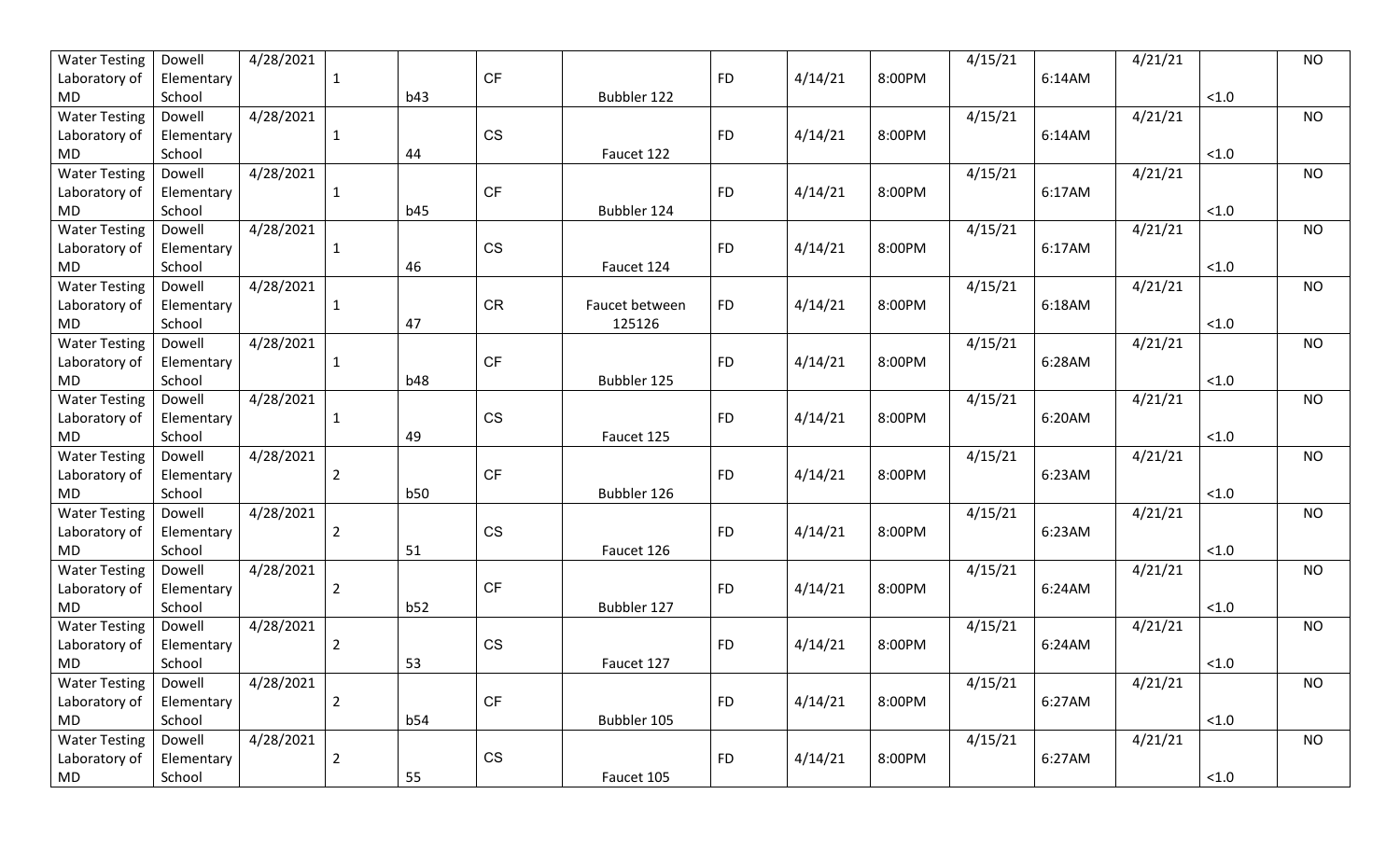| <b>Water Testing</b> | Dowell     | 4/28/2021 |                |            |           |                     |           |         |        | 4/15/21 |        | 4/21/21 |          | <b>NO</b> |
|----------------------|------------|-----------|----------------|------------|-----------|---------------------|-----------|---------|--------|---------|--------|---------|----------|-----------|
| Laboratory of        | Elementary |           | 1              |            | <b>CF</b> |                     | <b>FD</b> | 4/14/21 | 8:00PM |         | 6:30AM |         |          |           |
| MD                   | School     |           |                | b56        |           | Bubbler 104         |           |         |        |         |        |         | $<1.0$   |           |
| <b>Water Testing</b> | Dowell     | 4/28/2021 |                |            |           |                     |           |         |        | 4/15/21 |        | 4/21/21 |          | <b>NO</b> |
| Laboratory of        | Elementary |           | 1              |            | <b>CS</b> |                     | <b>FD</b> | 4/14/21 | 8:00PM |         | 6:30AM |         |          |           |
| MD                   | School     |           |                | 57         |           | Faucet 104          |           |         |        |         |        |         | $<1.0$   |           |
| <b>Water Testing</b> | Dowell     | 4/28/2021 |                |            |           |                     |           |         |        | 4/15/21 |        | 4/21/21 |          | <b>NO</b> |
| Laboratory of        | Elementary |           | 1              |            | <b>CF</b> |                     | <b>FD</b> | 4/14/21 | 8:00PM |         | 6:32AM |         |          |           |
| MD                   | School     |           |                | <b>b58</b> |           | Bubbler, left 103   |           |         |        |         |        |         | < 1.0    |           |
| <b>Water Testing</b> | Dowell     | 4/28/2021 |                |            |           |                     |           |         |        | 4/15/21 |        | 4/21/21 |          | <b>NO</b> |
| Laboratory of        | Elementary |           | $\mathbf{1}$   |            | <b>CS</b> |                     | <b>FD</b> | 4/14/21 | 8:00PM |         | 6:32AM |         |          |           |
| MD                   | School     |           |                | 59         |           | Faucet, left 103    |           |         |        |         |        |         | < 1.0    |           |
| <b>Water Testing</b> | Dowell     | 4/28/2021 |                |            |           |                     |           |         |        | 4/15/21 |        | 4/21/21 |          | <b>NO</b> |
| Laboratory of        | Elementary |           | 1              |            | <b>CF</b> |                     | <b>FD</b> | 4/14/21 | 8:00PM |         | 6:34AM |         |          |           |
| MD                   | School     |           |                | <b>b60</b> |           | Bubbler, middle 103 |           |         |        |         |        |         | < 1.0    |           |
| <b>Water Testing</b> | Dowell     | 4/28/2021 |                |            |           |                     |           |         |        | 4/15/21 |        | 4/21/21 |          | <b>NO</b> |
| Laboratory of        | Elementary |           | 1              |            | <b>CS</b> |                     | <b>FD</b> | 4/14/21 | 8:00PM |         | 6:34AM |         |          |           |
| MD                   | School     |           |                | 61         |           | Faucet, middle 103  |           |         |        |         |        |         | $<1.0$   |           |
| <b>Water Testing</b> | Dowell     | 4/28/2021 |                |            |           |                     |           |         |        | 4/15/21 |        | 4/21/21 |          | <b>NO</b> |
| Laboratory of        | Elementary |           | -1             |            | <b>CR</b> |                     | <b>FD</b> | 4/14/21 | 8:00PM |         | 6:34AM |         |          |           |
| MD                   | School     |           |                | 62         |           | Faucet, right 103   |           |         |        |         |        |         | $<1.0$   |           |
| <b>Water Testing</b> | Dowell     | 4/28/2021 |                |            |           |                     |           |         |        | 4/15/21 |        | 4/21/21 |          | <b>NO</b> |
| Laboratory of        | Elementary |           | 1              |            | <b>CF</b> |                     | <b>FD</b> | 4/14/21 | 8:00PM |         | 6:36AM |         |          |           |
| MD.                  | School     |           |                | b63        |           | Bubbler, left 102   |           |         |        |         |        |         | < 1.0    |           |
| <b>Water Testing</b> | Dowell     | 4/28/2021 |                |            |           |                     |           |         |        | 4/15/21 |        | 4/21/21 |          | <b>NO</b> |
| Laboratory of        | Elementary |           | $\mathbf{1}$   |            | <b>CS</b> |                     | <b>FD</b> | 4/14/21 | 8:00PM |         | 6:36AM |         |          |           |
| MD                   | School     |           |                | 64         |           | Faucet, left 102    |           |         |        |         |        |         | $<1.0$   |           |
| <b>Water Testing</b> | Dowell     | 4/28/2021 |                |            |           |                     |           |         |        | 4/15/21 |        | 4/21/21 |          | <b>NO</b> |
| Laboratory of        | Elementary |           | 1              |            | <b>CF</b> |                     | <b>FD</b> | 4/14/21 | 8:00PM |         | 6:38AM |         |          |           |
| MD                   | School     |           |                | b65        |           | Bubbler, right 102  |           |         |        |         |        |         | $<1.0$   |           |
| <b>Water Testing</b> | Dowell     | 4/28/2021 |                |            |           |                     |           |         |        | 4/15/21 |        | 4/21/21 |          | <b>NO</b> |
| Laboratory of        | Elementary |           |                |            | <b>CS</b> |                     | <b>FD</b> | 4/14/21 | 8:00PM |         | 6:38AM |         |          |           |
| MD                   | School     |           |                | 66         |           | Faucet, right 102   |           |         |        |         |        |         | < 1.0    |           |
| <b>Water Testing</b> | Dowell     | 4/28/2021 |                |            |           |                     |           |         |        | 4/15/21 |        | 4/21/21 |          | <b>NO</b> |
| Laboratory of        | Elementary |           | 1              |            | <b>CR</b> |                     | <b>FD</b> | 4/14/21 | 8:00PM |         | 6:38AM |         |          |           |
| <b>MD</b>            | School     |           |                | 67         |           | Faucet, far 102     |           |         |        |         |        |         | $<1.0\,$ |           |
| <b>Water Testing</b> | Dowell     | 4/28/2021 |                |            |           |                     |           |         |        | 4/15/21 |        | 4/21/21 |          | <b>NO</b> |
| Laboratory of        | Elementary |           | $\overline{2}$ |            | CF        |                     | <b>FD</b> | 4/14/21 | 8:00PM |         | 6:40AM |         |          |           |
| MD                   | School     |           |                | <b>b68</b> |           | Bubbler, left 101   |           |         |        |         |        |         | < 1.0    |           |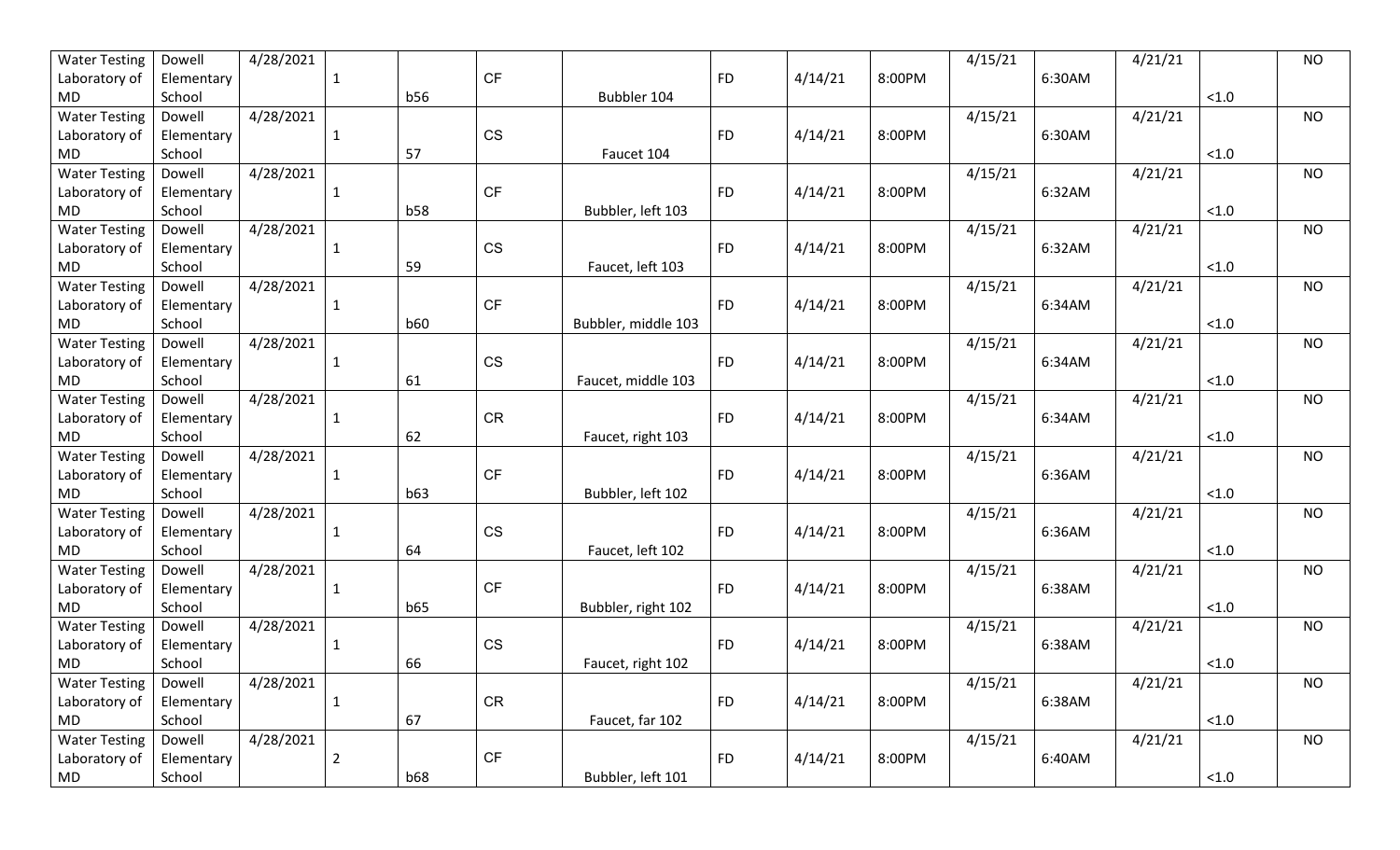| <b>Water Testing</b> | Dowell     | 4/28/2021 |              |            |           |                           |           |         |        | 4/15/21 |        | 4/21/21 |          | <b>NO</b> |
|----------------------|------------|-----------|--------------|------------|-----------|---------------------------|-----------|---------|--------|---------|--------|---------|----------|-----------|
| Laboratory of        | Elementary |           | 2            |            | <b>CS</b> |                           | <b>FD</b> | 4/14/21 | 8:00PM |         | 6:40AM |         |          |           |
| MD                   | School     |           |              | 69         |           | Faucet, left 101          |           |         |        |         |        |         | $<1.0$   |           |
| <b>Water Testing</b> | Dowell     | 4/28/2021 |              |            |           |                           |           |         |        | 4/15/21 |        | 4/21/21 |          | <b>NO</b> |
| Laboratory of        | Elementary |           | 1            |            | <b>CF</b> |                           | <b>FD</b> | 4/14/21 | 8:00PM |         | 6:42AM |         |          |           |
| MD                   | School     |           |              | b70        |           | Bubbler, right 101        |           |         |        |         |        |         | $<1.0$   |           |
| <b>Water Testing</b> | Dowell     | 4/28/2021 |              |            |           |                           |           |         |        | 4/15/21 |        | 4/21/21 |          | <b>NO</b> |
| Laboratory of        | Elementary |           | 1            |            | <b>CS</b> |                           | <b>FD</b> | 4/14/21 | 8:00PM |         | 6:44AM |         |          |           |
| MD.                  | School     |           |              | 71         |           | Faucet, right 101         |           |         |        |         |        |         | < 1.0    |           |
| <b>Water Testing</b> | Dowell     | 4/28/2021 |              |            |           |                           |           |         |        | 4/15/21 |        | 4/21/21 |          | <b>NO</b> |
| Laboratory of        | Elementary |           | $\mathbf{1}$ |            | <b>CR</b> |                           | <b>FD</b> | 4/14/21 | 8:00PM |         | 6:47AM |         |          |           |
| MD                   | School     |           |              | 72         |           | Faucet, far 101           |           |         |        |         |        |         | < 1.0    |           |
| <b>Water Testing</b> | Dowell     | 4/28/2021 |              |            |           |                           |           |         |        | 4/15/21 |        | 4/21/21 |          | <b>NO</b> |
| Laboratory of        | Elementary |           | 1            |            | <b>CF</b> |                           | <b>FD</b> | 4/14/21 | 8:00PM |         | 6:47AM |         |          |           |
| MD                   | School     |           |              | b73        |           | Bubbler 100a              |           |         |        |         |        |         | < 1.0    |           |
| <b>Water Testing</b> | Dowell     | 4/28/2021 |              |            |           |                           |           |         |        | 4/15/21 |        | 4/21/21 |          | <b>NO</b> |
| Laboratory of        | Elementary |           | 1            |            | <b>CS</b> |                           | <b>FD</b> | 4/14/21 | 8:00PM |         | 6:49AM |         |          |           |
| MD                   | School     |           |              | 74         |           | Faucet 100a               |           |         |        |         |        |         | $<1.0$   |           |
| <b>Water Testing</b> | Dowell     | 4/28/2021 |              |            |           |                           |           |         |        | 4/15/21 |        | 4/21/21 |          | <b>NO</b> |
| Laboratory of        | Elementary |           | -1           |            | <b>CF</b> |                           | <b>FD</b> | 4/14/21 | 8:00PM |         | 6:49AM |         |          |           |
| <b>MD</b>            | School     |           |              | <b>b75</b> |           | Bubbler 100b              |           |         |        |         |        |         | $<1.0$   |           |
| <b>Water Testing</b> | Dowell     | 4/28/2021 |              |            |           |                           |           |         |        | 4/15/21 |        | 4/21/21 |          | <b>NO</b> |
| Laboratory of        | Elementary |           | 1            |            | <b>CS</b> |                           | <b>FD</b> | 4/14/21 | 8:00PM |         | 6:55AM |         |          |           |
| MD.                  | School     |           |              | 76         |           | Faucet 100b               |           |         |        |         |        |         | < 1.0    |           |
| <b>Water Testing</b> | Dowell     | 4/28/2021 |              |            |           |                           |           |         |        | 4/15/21 |        | 4/21/21 |          | <b>NO</b> |
| Laboratory of        | Elementary |           | $\mathbf{1}$ |            | <b>NO</b> |                           | <b>FD</b> | 4/14/21 | 8:00PM |         | 6:56AM |         |          |           |
| MD                   | School     |           |              | 77         |           | <b>Faucet Health Room</b> |           |         |        |         |        |         | $<1.0$   |           |
| <b>Water Testing</b> | Dowell     | 4/28/2021 |              |            |           |                           |           |         |        | 4/15/21 |        | 4/21/21 |          | <b>NO</b> |
| Laboratory of        | Elementary |           | 1            |            | <b>TL</b> | <b>Faucet Media Work</b>  | <b>FD</b> | 4/14/21 | 8:00PM |         | 6:57AM |         |          |           |
| MD                   | School     |           |              | 78         |           | Room                      |           |         |        |         |        |         | $<1.0$   |           |
| <b>Water Testing</b> | Dowell     | 4/28/2021 |              |            |           |                           |           |         |        | 4/15/21 |        | 4/21/21 |          | <b>NO</b> |
| Laboratory of        | Elementary |           |              |            | <b>TL</b> | <b>Faucet Office Mail</b> | <b>FD</b> | 4/14/21 | 8:00PM |         | 6:38AM |         |          |           |
| MD                   | School     |           |              | 79         |           | Room                      |           |         |        |         |        |         | < 1.0    |           |
| <b>Water Testing</b> | Dowell     | 4/28/2021 |              |            |           |                           |           |         |        | 4/15/21 |        | 4/21/21 |          | <b>NO</b> |
| Laboratory of        | Elementary |           | $\mathbf{1}$ |            | <b>CF</b> |                           | <b>FD</b> | 4/14/21 | 8:00PM |         | 6:38AM |         |          |           |
| MD                   | School     |           |              | <b>b80</b> |           | Bubbler 210               |           |         |        |         |        |         | $<1.0\,$ |           |
|                      | Dowell     | 4/28/2021 |              |            |           |                           |           |         |        | 4/15/21 |        | 4/21/21 |          | <b>NO</b> |
| 6:40AMWater          | Elementary |           | $\mathbf{1}$ |            | CS        |                           | <b>FD</b> | 4/14/21 | 8:00PM |         | 6:40AM |         |          |           |
| Testing              | School     |           |              | 81         |           | Faucet 210                |           |         |        |         |        |         | < 1.0    |           |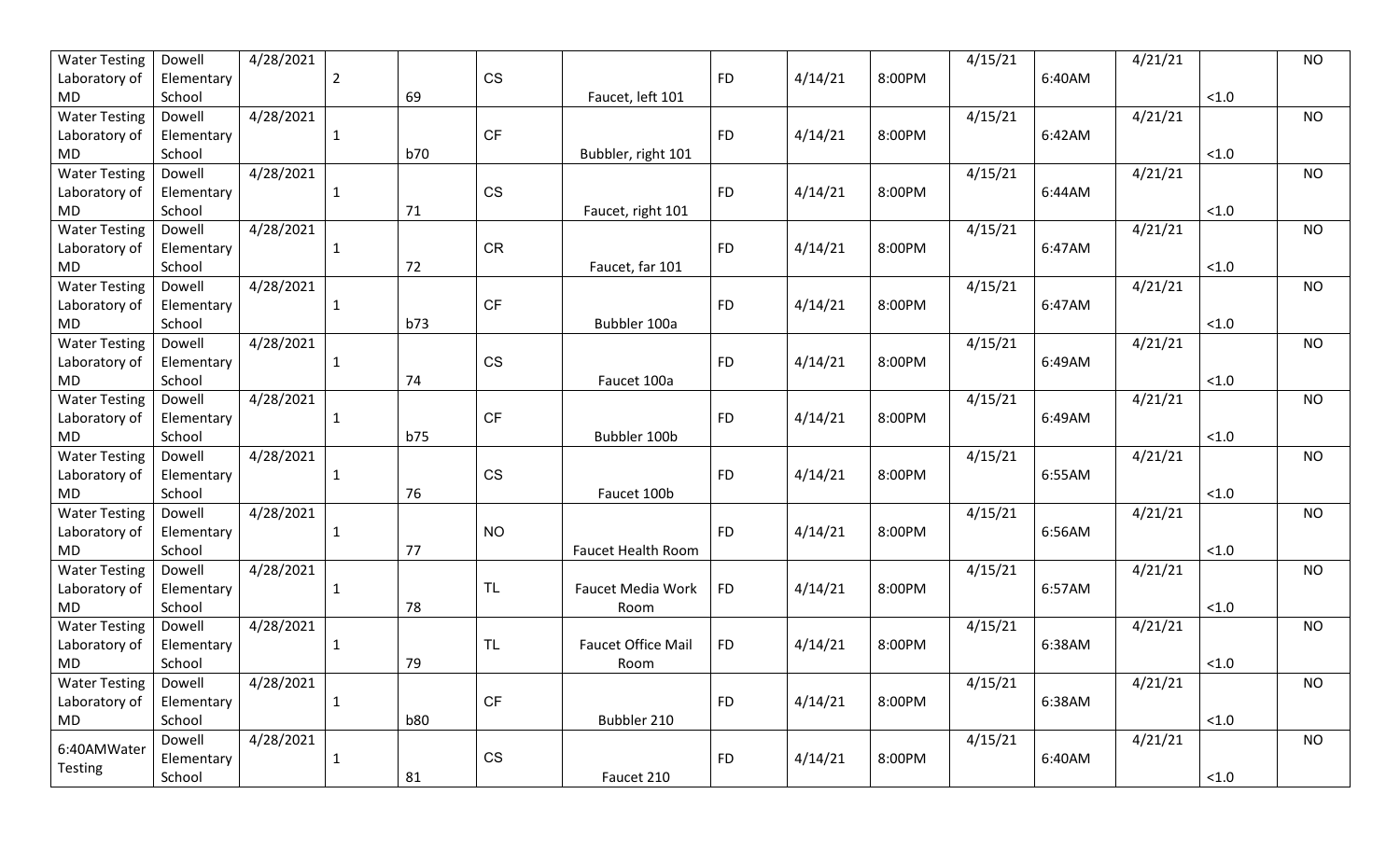| Laboratory of        |            |              |            |           |                     |           |         |        |         |        |         |        |           |
|----------------------|------------|--------------|------------|-----------|---------------------|-----------|---------|--------|---------|--------|---------|--------|-----------|
| <b>MD</b>            |            |              |            |           |                     |           |         |        |         |        |         |        |           |
| <b>Water Testing</b> | Dowell     | 4/28/2021    |            |           |                     |           |         |        | 4/15/21 |        | 4/21/21 |        | <b>NO</b> |
| Laboratory of        | Elementary | $\mathbf{1}$ |            | <b>CF</b> |                     | <b>FD</b> | 4/14/21 | 8:00PM |         | 6:40AM |         |        |           |
| MD                   | School     |              | <b>b82</b> |           | Bubbler 212         |           |         |        |         |        |         | $<1.0$ |           |
| <b>Water Testing</b> | Dowell     | 4/28/2021    |            |           |                     |           |         |        | 4/15/21 |        | 4/21/21 |        | <b>NO</b> |
| Laboratory of        | Elementary | $\mathbf{1}$ |            | <b>CS</b> |                     | <b>FD</b> | 4/14/21 | 8:00PM |         | 6:41AM |         |        |           |
| <b>MD</b>            | School     |              | 83         |           | Faucet 212          |           |         |        |         |        |         | $<1.0$ |           |
| <b>Water Testing</b> | Dowell     | 4/28/2021    |            |           |                     |           |         |        | 4/15/21 |        | 4/21/21 |        | <b>NO</b> |
| Laboratory of        | Elementary | $\mathbf{1}$ |            | <b>CF</b> |                     | <b>FD</b> | 4/14/21 | 8:00PM |         | 6:41AM |         |        |           |
| <b>MD</b>            | School     |              | <b>b84</b> |           | Bubbler 213         |           |         |        |         |        |         | < 1.0  |           |
| <b>Water Testing</b> | Dowell     | 4/28/2021    |            |           |                     |           |         |        | 4/15/21 |        | 4/21/21 |        | <b>NO</b> |
| Laboratory of        | Elementary | $\mathbf{1}$ |            | <b>CS</b> |                     | <b>FD</b> | 4/14/21 | 8:00PM |         | 6:42AM |         |        |           |
| <b>MD</b>            | School     |              | 85         |           | Faucet 213          |           |         |        |         |        |         | $<1.0$ |           |
| <b>Water Testing</b> | Dowell     | 4/28/2021    |            |           |                     |           |         |        | 4/15/21 |        | 4/21/21 |        | <b>NO</b> |
| Laboratory of        | Elementary | 1            |            | <b>CR</b> | Faucet between 213, | <b>FD</b> | 4/14/21 | 8:00PM |         | 6:43AM |         |        |           |
| <b>MD</b>            | School     |              | 86         |           | 214                 |           |         |        |         |        |         | < 1.0  |           |
| <b>Water Testing</b> | Dowell     | 4/28/2021    |            |           |                     |           |         |        | 4/15/21 |        | 4/21/21 |        | <b>NO</b> |
| Laboratory of        | Elementary | 1            |            | <b>CF</b> |                     | <b>FD</b> | 4/14/21 | 8:00PM |         | 6:44AM |         |        |           |
| <b>MD</b>            | School     |              | <b>b87</b> |           | Bubbler 214         |           |         |        |         |        |         | $<1.0$ |           |
| <b>Water Testing</b> | Dowell     | 4/28/2021    |            |           |                     |           |         |        | 4/15/21 |        | 4/21/21 |        | <b>NO</b> |
| Laboratory of        | Elementary | 1            |            | <b>CS</b> |                     | <b>FD</b> | 4/14/21 | 8:00PM |         | 6:44AM |         |        |           |
| MD                   | School     |              | 88         |           | Faucet 214          |           |         |        |         |        |         | $<1.0$ |           |
| <b>Water Testing</b> | Dowell     | 4/28/2021    |            |           |                     |           |         |        | 4/15/21 |        | 4/21/21 |        | NO.       |
| Laboratory of        | Elementary | 1            |            | <b>CF</b> |                     | <b>FD</b> | 4/14/21 | 8:00PM |         | 6:46AM |         |        |           |
| <b>MD</b>            | School     |              | b89        |           | Bubbler 211         |           |         |        |         |        |         | < 1.0  |           |
| <b>Water Testing</b> | Dowell     | 4/28/2021    |            |           |                     |           |         |        | 4/15/21 |        | 4/21/21 |        | <b>NO</b> |
| Laboratory of        | Elementary | $\mathbf{1}$ |            | <b>CS</b> |                     | <b>FD</b> | 4/14/21 | 8:00PM |         | 6:46AM |         |        |           |
| <b>MD</b>            | School     |              | 90         |           | Faucet 211          |           |         |        |         |        |         | $<1.0$ |           |
| <b>Water Testing</b> | Dowell     | 4/28/2021    |            |           |                     |           |         |        | 4/15/21 |        | 4/21/21 |        | <b>NO</b> |
| Laboratory of        | Elementary | $\mathbf{1}$ |            | <b>CF</b> |                     | <b>FD</b> | 4/14/21 | 8:00PM |         | 6:48AM |         |        |           |
| <b>MD</b>            | School     |              | b91        |           | Bubbler 215         |           |         |        |         |        |         | $<1.0$ |           |
| <b>Water Testing</b> | Dowell     | 4/28/2021    |            |           |                     |           |         |        | 4/15/21 |        | 4/21/21 |        | <b>NO</b> |
| Laboratory of        | Elementary | $\mathbf{1}$ |            | <b>CS</b> |                     | <b>FD</b> | 4/14/21 | 8:00PM |         | 6:48AM |         |        |           |
| <b>MD</b>            | School     |              | 92         |           | Faucet 215          |           |         |        |         |        |         | $<1.0$ |           |
| <b>Water Testing</b> | Dowell     | 4/28/2021    |            |           |                     |           |         |        | 4/15/21 |        | 4/21/21 |        | <b>NO</b> |
| Laboratory of        | Elementary | $\mathbf{1}$ |            | <b>CF</b> |                     | <b>FD</b> | 4/14/21 | 8:00PM |         | 6:50AM |         |        |           |
| <b>MD</b>            | School     |              | b93        |           | Bubbler 216         |           |         |        |         |        |         | < 1.0  |           |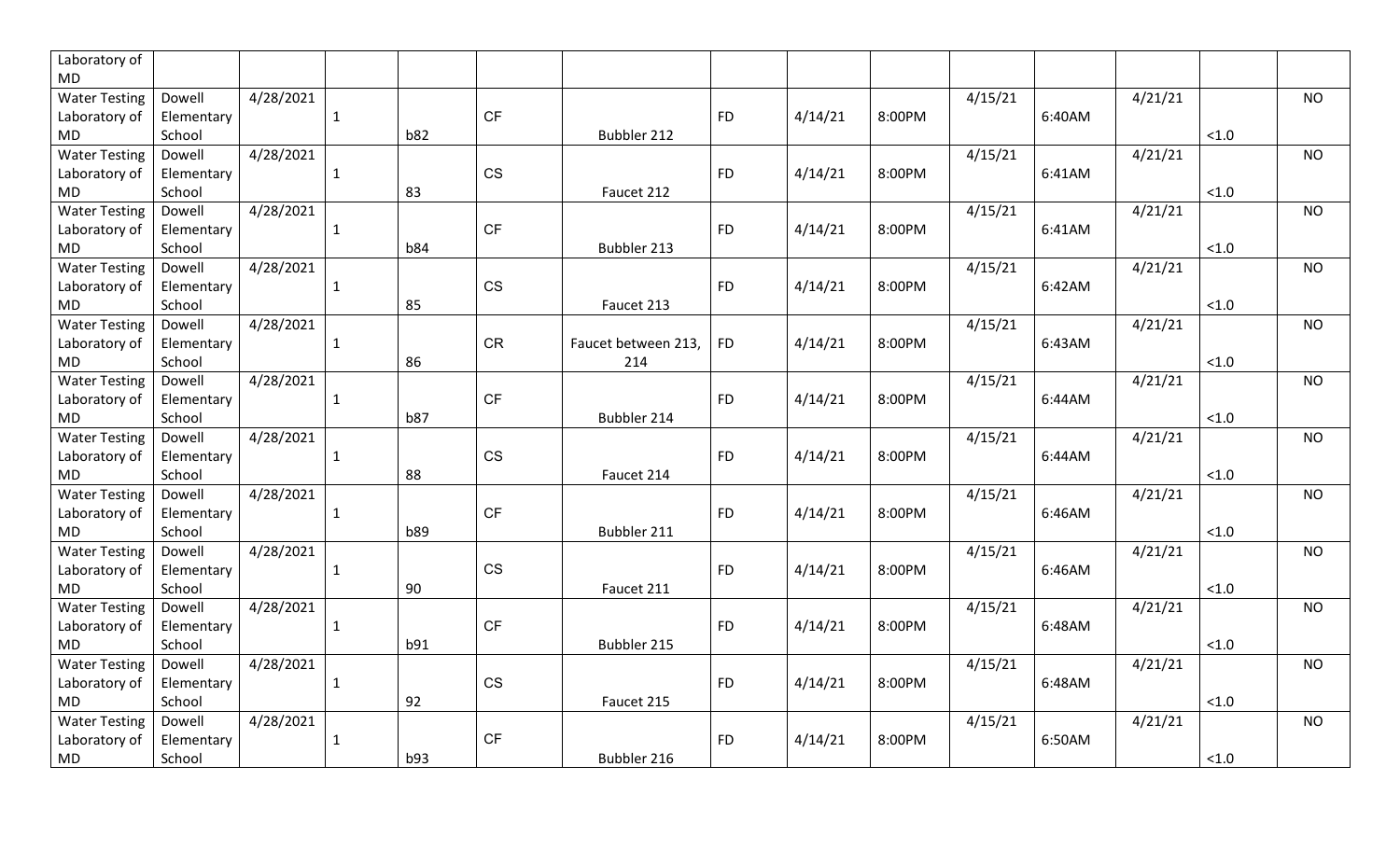| <b>Water Testing</b> | Dowell     | 4/28/2021 |                |             |           |                     |           |         |        | 4/15/21 |        | 4/21/21 |          | <b>NO</b> |
|----------------------|------------|-----------|----------------|-------------|-----------|---------------------|-----------|---------|--------|---------|--------|---------|----------|-----------|
| Laboratory of        | Elementary |           | -1             |             | <b>CS</b> |                     | <b>FD</b> | 4/14/21 | 8:00PM |         | 6:50AM |         |          |           |
| MD                   | School     |           |                | 94          |           | Faucet 216          |           |         |        |         |        |         | $<1.0$   |           |
| <b>Water Testing</b> | Dowell     | 4/28/2021 |                |             |           |                     |           |         |        | 4/15/21 |        | 4/21/21 |          | <b>NO</b> |
| Laboratory of        | Elementary |           | 1              |             | <b>CR</b> | Faucet between 216, | <b>FD</b> | 4/14/21 | 8:00PM |         | 6:50AM |         |          |           |
| <b>MD</b>            | School     |           |                | 95          |           | 217                 |           |         |        |         |        |         | $<1.0$   |           |
| <b>Water Testing</b> | Dowell     | 4/28/2021 |                |             |           |                     |           |         |        | 4/15/21 |        | 4/21/21 |          | <b>NO</b> |
| Laboratory of        | Elementary |           | -1             |             | <b>CF</b> |                     | <b>FD</b> | 4/14/21 | 8:00PM |         | 6:52AM |         |          |           |
| MD                   | School     |           |                | b96         |           | Bubbler 217         |           |         |        |         |        |         | < 1.0    |           |
| <b>Water Testing</b> | Dowell     | 4/28/2021 |                |             |           |                     |           |         |        | 4/15/21 |        | 4/21/21 |          | <b>NO</b> |
| Laboratory of        | Elementary |           | $\mathbf{1}$   |             | <b>CS</b> |                     | <b>FD</b> | 4/14/21 | 8:00PM |         | 6:52AM |         |          |           |
| MD                   | School     |           |                | 97          |           | Faucet 217          |           |         |        |         |        |         | < 1.0    |           |
| <b>Water Testing</b> | Dowell     | 4/28/2021 |                |             |           |                     |           |         |        | 4/15/21 |        | 4/21/21 |          | <b>NO</b> |
| Laboratory of        | Elementary |           | 1              |             | <b>CF</b> |                     | <b>FD</b> | 4/14/21 | 8:00PM |         | 6:54AM |         |          |           |
| MD                   | School     |           |                | <b>b98</b>  |           | Bubbler 218         |           |         |        |         |        |         | < 1.0    |           |
| <b>Water Testing</b> | Dowell     | 4/28/2021 |                |             |           |                     |           |         |        | 4/15/21 |        | 4/21/21 |          | <b>NO</b> |
| Laboratory of        | Elementary |           | 2              |             | <b>CS</b> |                     | <b>FD</b> | 4/14/21 | 8:00PM |         | 6:54AM |         |          |           |
| MD                   | School     |           |                | 99          |           | Faucet 218          |           |         |        |         |        |         | $<1.0$   |           |
| <b>Water Testing</b> | Dowell     | 4/28/2021 |                |             |           |                     |           |         |        | 4/15/21 |        | 4/21/21 |          | <b>NO</b> |
| Laboratory of        | Elementary |           | $\overline{2}$ |             | <b>CF</b> |                     | <b>FD</b> | 4/14/21 | 8:00PM |         | 6:56AM |         |          |           |
| <b>MD</b>            | School     |           |                | b100        |           | Bubbler 220         |           |         |        |         |        |         | $<1.0$   |           |
| <b>Water Testing</b> | Dowell     | 4/28/2021 |                |             |           |                     |           |         |        | 4/15/21 |        | 4/21/21 |          | <b>NO</b> |
| Laboratory of        | Elementary |           | $\overline{2}$ |             | <b>CS</b> |                     | <b>FD</b> | 4/14/21 | 8:00PM |         | 6:56AM |         |          |           |
| MD.                  | School     |           |                | 101         |           | Faucet 220          |           |         |        |         |        |         | < 1.0    |           |
| <b>Water Testing</b> | Dowell     | 4/28/2021 |                |             |           |                     |           |         |        | 4/15/21 |        | 4/21/21 |          | <b>NO</b> |
| Laboratory of        | Elementary |           | $\overline{2}$ |             | <b>CF</b> |                     | <b>FD</b> | 4/14/21 | 8:00PM |         | 6:58AM |         |          |           |
| MD                   | School     |           |                | b102        |           | Bubbler 119         |           |         |        |         |        |         | $<1.0$   |           |
| <b>Water Testing</b> | Dowell     | 4/28/2021 |                |             |           |                     |           |         |        | 4/15/21 |        | 4/21/21 |          | <b>NO</b> |
| Laboratory of        | Elementary |           | 2              |             | <b>CS</b> |                     | <b>FD</b> | 4/14/21 | 8:00PM |         | 6:58AM |         |          |           |
| MD                   | School     |           |                | 103         |           | Faucet 119          |           |         |        |         |        |         | $<1.0$   |           |
| <b>Water Testing</b> | Dowell     | 4/28/2021 |                |             |           |                     |           |         |        | 4/15/21 |        | 4/21/21 |          | <b>NO</b> |
| Laboratory of        | Elementary |           | 2              |             | IM        | Ice machine         | <b>FD</b> | 4/14/21 | 8:00PM |         | 6:55AM |         |          |           |
| MD                   | School     |           |                | 106         |           | Fidge/freezer combo |           |         |        |         |        |         | < 1.0    |           |
| <b>Water Testing</b> | Dowell     | 4/28/2021 |                |             |           |                     |           |         |        | 4/15/21 |        | 4/21/21 |          | <b>NO</b> |
| Laboratory of        | Elementary |           | $\mathbf{1}$   |             | IM        | Ice machine Staff   | <b>FD</b> | 4/14/21 | 8:00PM |         | 6:18AM |         |          |           |
| <b>MD</b>            | School     |           |                | 107         |           | lounge              |           |         |        |         |        |         | $<1.0\,$ |           |
| <b>Water Testing</b> | Dowell     | 4/28/2021 |                |             |           |                     |           |         |        | 4/15/21 |        | 4/21/21 |          | <b>NO</b> |
| Laboratory of        | Elementary |           | $\mathbf{1}$   |             | <b>CF</b> |                     | <b>FD</b> | 4/14/21 | 8:00PM |         | 6:15AM |         |          |           |
| MD                   | School     |           |                | <b>b108</b> |           | Bubbler 109         |           |         |        |         |        |         | < 1.0    |           |